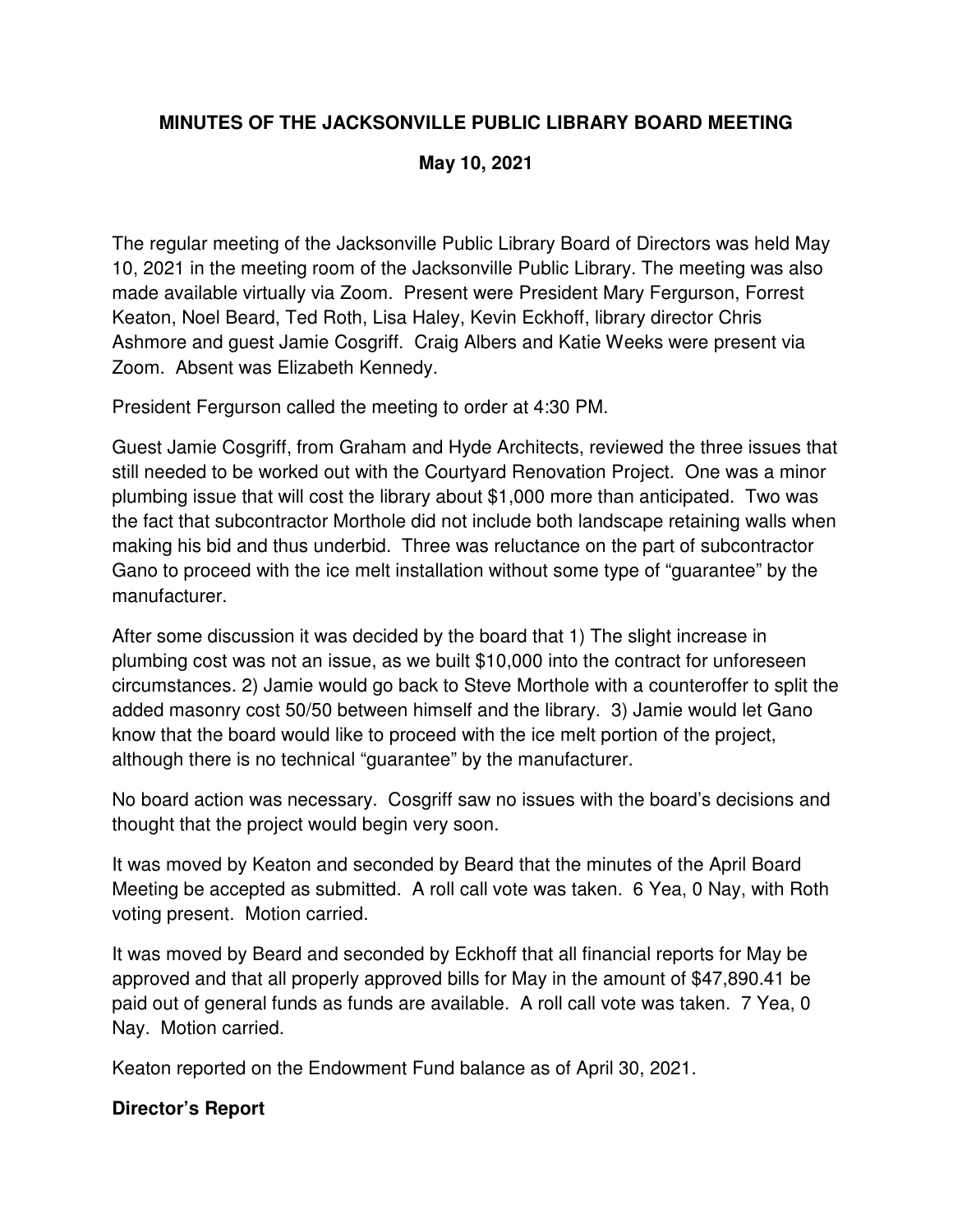April was another steady month at the Jacksonville Public Library. Several Covid-19 Guidelines were adjusted at the beginning of the month. Maximum Capacity was increased to 78 people; the one-hour time limit was eliminated; the limit of four for groups entering the library was eliminated; and the meeting room capacity was increased to 16. The mainstay rules of mask wearing and six-feet social distancing will likely be with us until we return to "normal", whenever that may be.

Things went well with these rule changes. Groups slowly came back to meet in the meeting room of the library, including Chess Club, Girl Scout Troops, Tutoring and more. Cindy also began holding in-person Story Times in the meeting room, while maintaining virtual Story Times.

It appears as though the State of Illinois will soon be entering the "Bridge" phase of its Restore Illinois Plan. This move will not have much of an effect on the library, as it only increases capacity limits for certain settings. We will be able to increase the capacity limit for the library proper and for any events we hold in the green space this summer, but our capacity for the conference and meeting rooms is set by the ability to social distance which will still be required.

The Governor is talking about entering Phase 5 by July 4 if things keep going well, but it is still unclear what that means. The only language he uses is "fully reopen". From what I can tell, this simply means all businesses may reopen with increased or no capacity limits, but masks and social distancing are still likely to be required. So much for Phase 5 meaning back to "normal". I hope I am wrong. We will have to wait to see how this all plays out.

Some good news -- it is looking more and more like we will not have to require masks at outdoor events. The CDC, followed by the State of Illinois, is now allowing fully vaccinated people to go mask less in most outdoor scenarios where social distancing can be maintained, and it looks like it is very rare to contract the virus mask less outdoors even if unvaccinated, as long as social distancing is enforced. It would be too much of a mess to try to check vaccine cards at the gate and then enforce who should be wearing masks. Inside the library, not outside, is where we must stay vigilante about masks.

We began looking at ways that we can promote the library and the services we offer and remind people that we haven't gone away during this pandemic. We have plans to start setting up a table at the Lincoln Square Farmers Market this summer, at least on an every other Saturday basis. We are also on the lookout for other outdoor events where we may have a presence.

An i3 Broadband representative made contact with me in late April. He wanted to examine our Internet setup and the building in general to see how they might lay the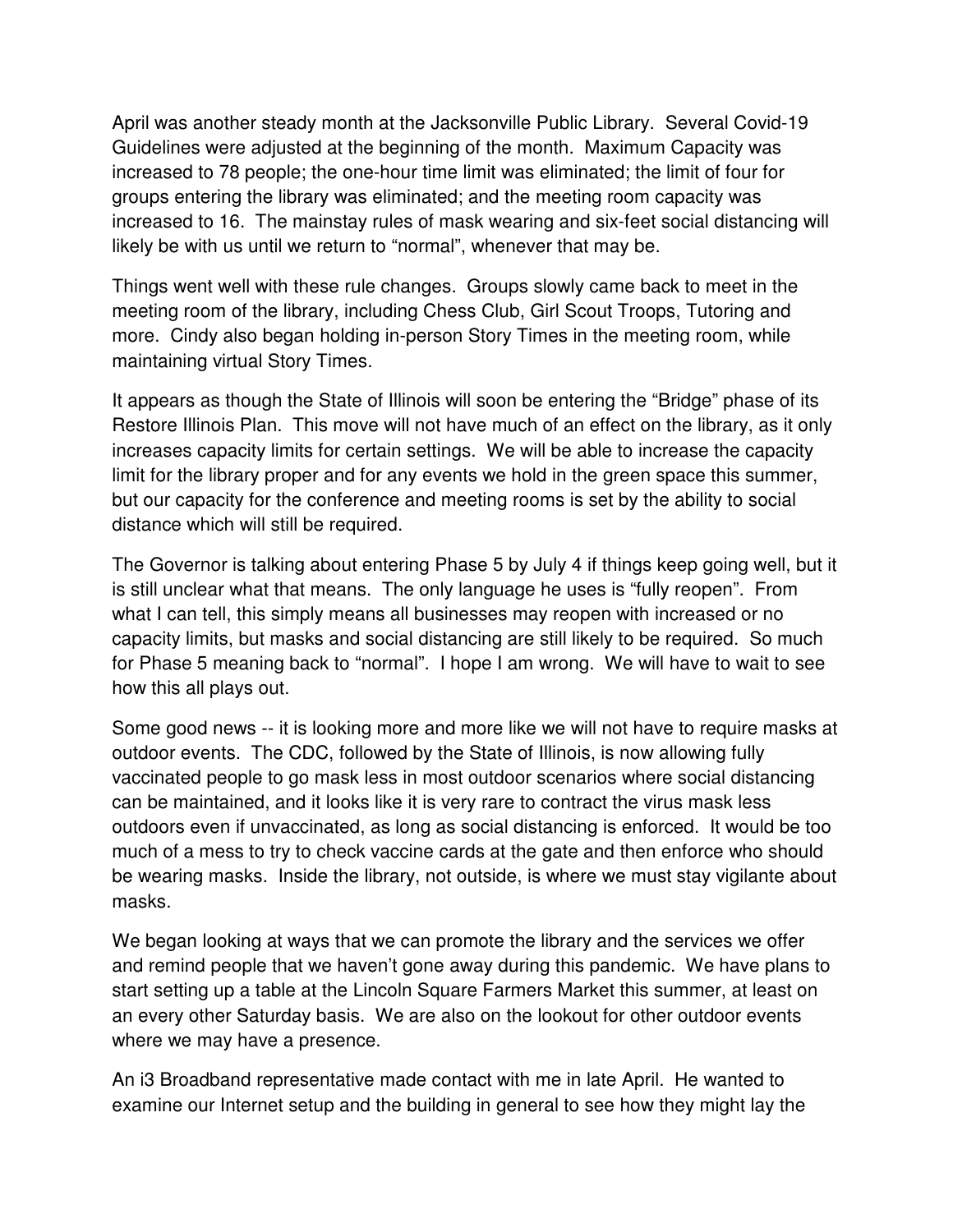fiber and bring it into the library. I spoke with Matt Martin and he plans on being here to assist with the fiber setup, whenever that may occur. I am not sure when the fiber Internet will be installed. In case this happens before the end of June, Matt and I decided that the best thing to do as far as our Frontier/E-Rate commitment which lasts through the end of June is to go ahead and hook up the fiber Internet, but continue to run Frontier broadband as our main connection through the end of June. Once the E-Rate commitment ends at the end of June, the Frontier Internet service will cease and we will run the i3 Broadband fiber service only. If we are not connected to fiber until after the end of June, there should be no problem dropping Frontier and going with i3 Broadband at that time.

Other tasks keeping me busy during April included web site and Facebook maintenance, collection development and maintaining the day-to-day operations of the library.

### **Adult Services**

The Adult Services department had a great month. Sarah had 6 technology appointments and helped patrons with other daily technology questions. Cindy and Sarah worked together to get the virtual Youth Services programs uploaded onto Facebook. Sarah also spent time researching and promoting events and library services using social media, sending items to local media outlets and more. She worked on many research projects with patrons relating to local history and genealogy and helped with other daily reference questions. Sarah updated the blog, social media and website as time permitted. She also continued weeding books to create room on the shelves upstairs.

Sarah had two live virtual events in April. The first event was a fireside chat with John Sandford and Carl Hiaasen—two incredibly popular authors. The event was made possible through a partnership with many other libraries in RAILS. Our patrons were able to send in their questions and listen to an entertaining chat between two longtime friends; we received great patron feedback. The library also hosted another event called "Little Fashionista on the Prairie" about Laura Ingalls Wilder and fashion with Laura Keyes who has presented at the local Chautauqua in years past. The event was very interesting and engaging and we received good patron feedback on this one as well.

Sarah also researched items to purchase for the collection and placed book and AV orders as needed. She put up a new display of materials. Last but not least, Sarah attended two continuing education webinars. One was with representatives from the U.S. Census Bureau; they explained how to use the recently released census data in libraries for genealogy, programming and more. The other webinar was about marketing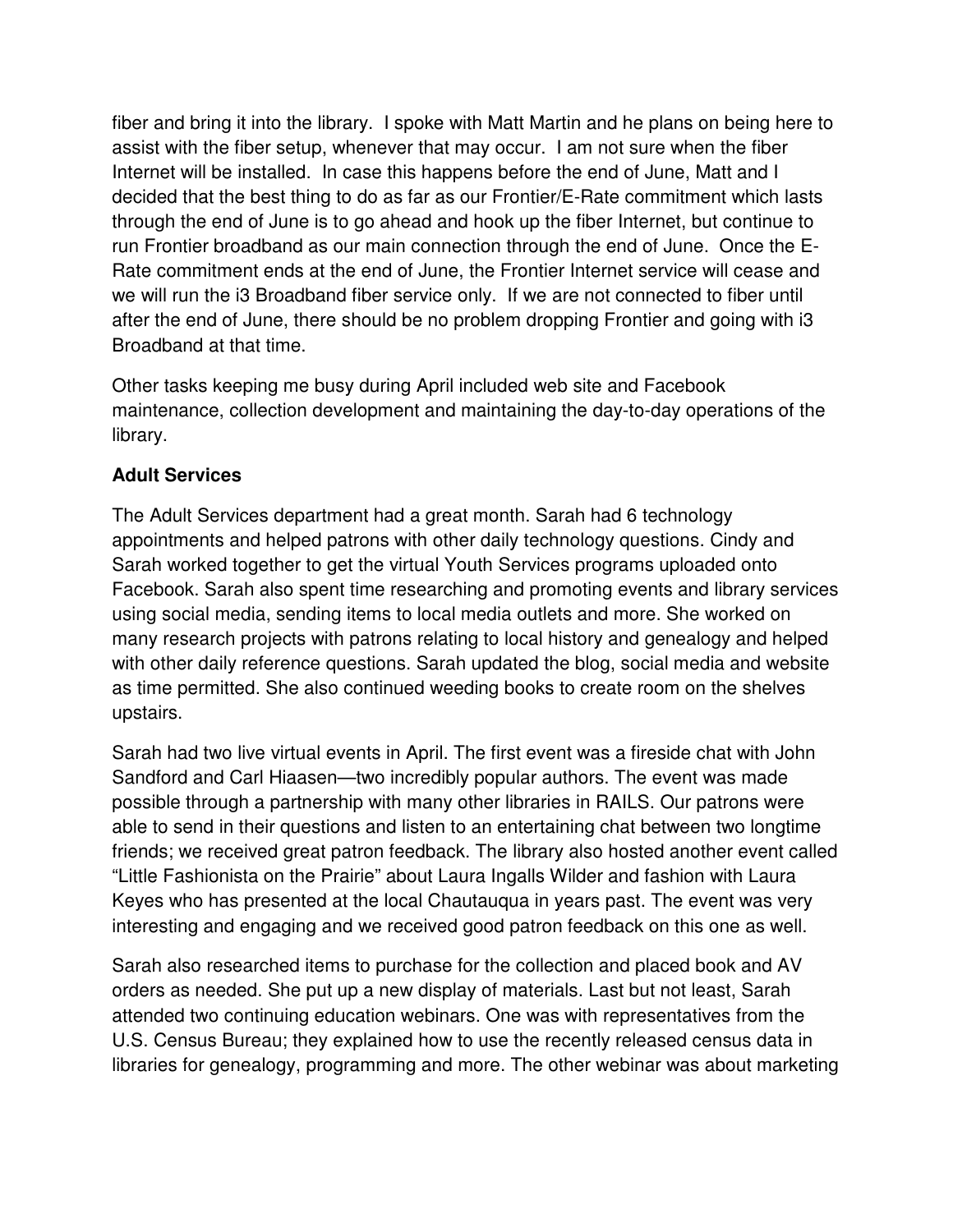using infographics. This event was informative and hands-on; Sarah is excited to put what she learned to use.

### **Interlibrary Loan/Holds**

In April, there were 1,033 items borrowed from other libraries; 818 items lent to other libraries; and 368 reciprocal circulations.

## **Circulation Services**

The library continued to provide amazing service to every patron that walked in the door during the month of April. The Circulation Staff was very busy with helping people on the computers and microfilm. Diane Hequet was very busy cleaning disks, fixing books, and helping patrons. Andy Mitchell was busy helping patrons and pulling books for patrons with health issues so they can just check out their books and not have to look around during Covid-19.

Bridget pulled books from the 'new' shelf that were no longer new and changed their locations in the catalog. She also worked on the library's Pinterest account and kept the Pinterest pages up to date. Bridget kept track of the ISD and ISVI books to see if they had been turned in at the student's home library. Bridget mailed out overdue notices every day, comparing the information with the patron's account to make sure the items had not been turned in yet. She continued to work on weeding the books to make room for all the new books that have been switched over. Bridget also continued to put labels in all the books so that patrons can initial to keep track of what they have read. She also removed and updated patron emails based on reports sent by RSA, and worked on getting everything ready for this summer's Adult Summer Reading Program and Books on Wheels Program.

## **Extension Services**

April was a busy month in Outreach Services. Heidi attended the Senior Wellness Meeting at Prairie Council on Aging, as well as the Morgan/Scott/Green Interagency Meeting run by Passavant Hospital. Social agencies from all over the region discussed their services and shared information for everyone's benefit.

The rest of the month was busy with visits to the senior care facilities, homes and apartment buildings. Several new homebound patrons were added to Heidi's list of deliveries. New books were purchased and added to the Large Print Collection.

## **Youth Services**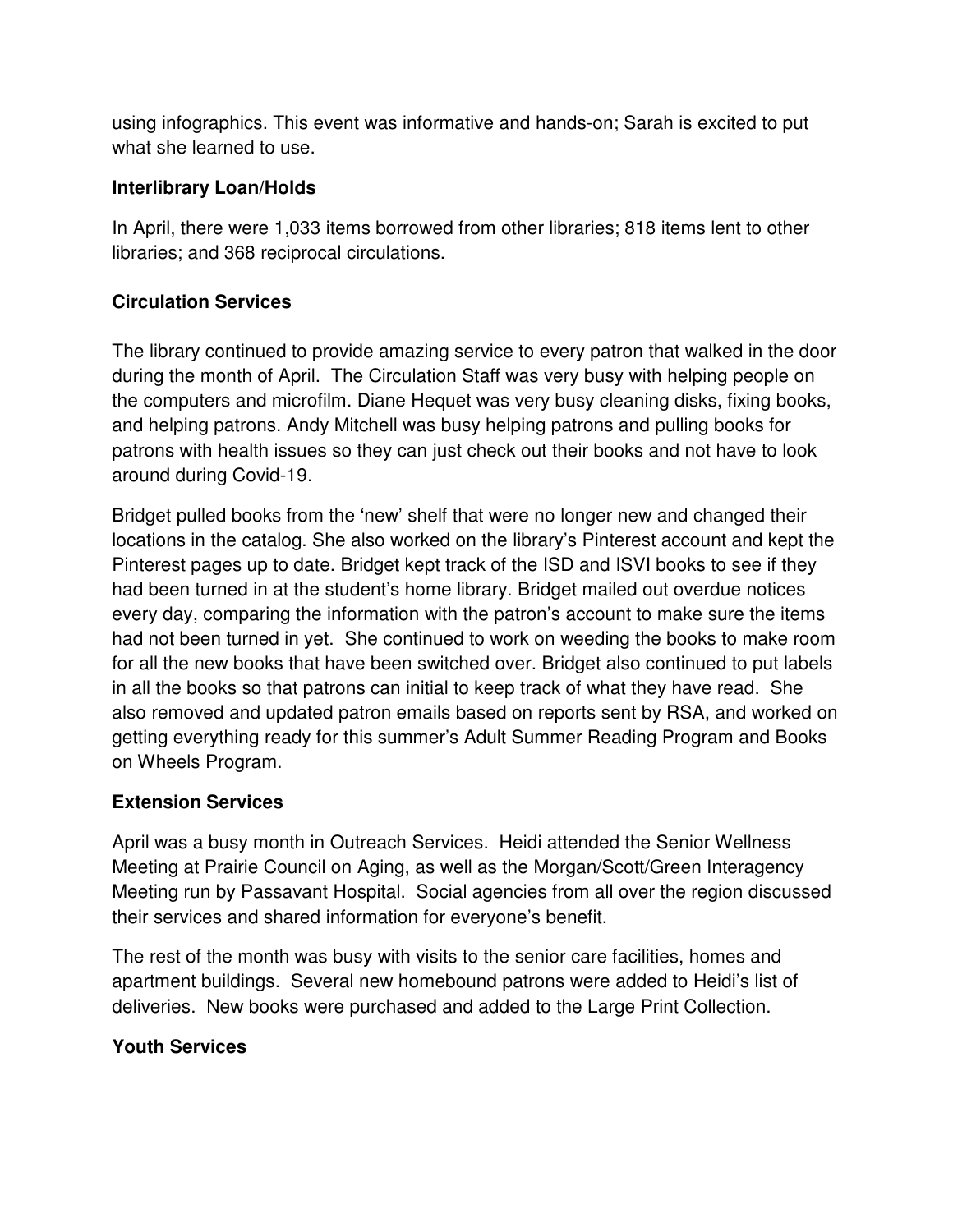April was an exciting month for Youth Services, as Cindy started hosting the 10 AM session of Story Time in person again! She used the meeting room and the TV to allow everyone to see the book since we are keeping 6' of distance between families. The kids loved seeing each page of the book up on the big screen.

It took the whole month to get our numbers back to where they were before the Pandemic, but story time numbers are growing and families are coming back. Cindy will add the 3 PM Story Time in May. Cindy continued to maintain virtual programming, including Story Time, the three STEAM groups, and Lego Club.

## **Technical Services**

Lauren continued to excel in her role as cataloger. With Linda's cataloging assistance and Kim's efficient processing of materials, things ran very smoothly in Technical Services.

# **COMMITTEE REPORTS**

# **Automation/Technology**

None

**Building and Grounds** 

None

**Finance** 

None

**Personnel** 

None

### **Public Relations**

None

## **FRIENDS OF THE LIBRARY**

None

## **RAILS/RSA**

None

**Old Business**